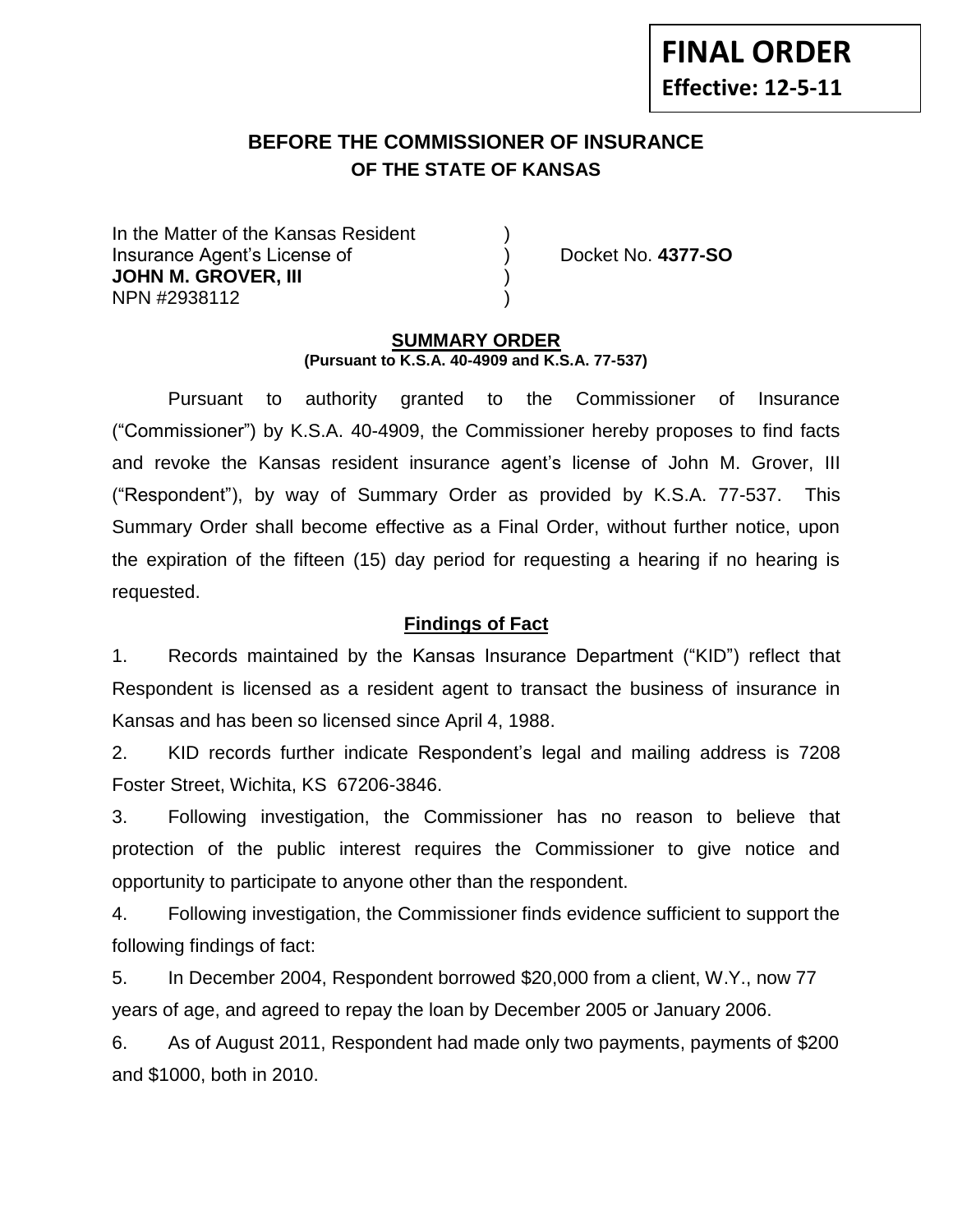7. Respondent was appointed as an agent for New York Life from April 4, 1988, until July 6, 2001.

8. In December 1998 and March 1999, Respondent sold three New York Life annuities to W.Y.

9. Respondent was appointed as an agent of New England Life from July 9, 2001, until October 1, 2008.

10. In August and September 2001, Respondent replaced the three New York Life contracts with two New England Life annuities, resulting in \$27,632 in surrender penalties.

11. Respondent was appointed as an agent of Sun Life from May 28, 2004, until January 4, 2006, and from April 26, 2007, until November 27, 2009.

12. In August 2004, Respondent sold W.Y. a Sun Life Annuity, for which she paid a single premium of \$65,000 with a personal check.

13. In March 2008, W.Y. surrendered the larger of the two New England Life annuities and incurred a surrender penalty of \$8,150.

14. Also in March 2008, W.Y. purchased a Sun Life annuity with proceeds from the New England Life annuity, and Respondent falsely stated on the application that the purchase was not a replacement.

15. In August 2009, W.Y. surrendered the second New England Life annuity.

16. Respondent was appointed as an agent of Allianz from May 29, 2003, to December 10, 2006, and again from May 22, 2009, to July 22, 2010.

17. In November 2009, W.Y. surrendered the Sun Life annuity she purchased in March 2008, receiving \$16,500 less than the premium as a result of the surrender penalty.

18. In December 2009, W.Y. purchased an Allianz annuity with proceeds from Sun Life, and Respondent falsely stated on the application that the purchase was not a replacement.

19. In December 1997 and January 1998, Respondent sold consumer H.F. two New York Life annuities.

20. In March 2002, Respondent replaced the two New York Life annuities with two New England Life annuities.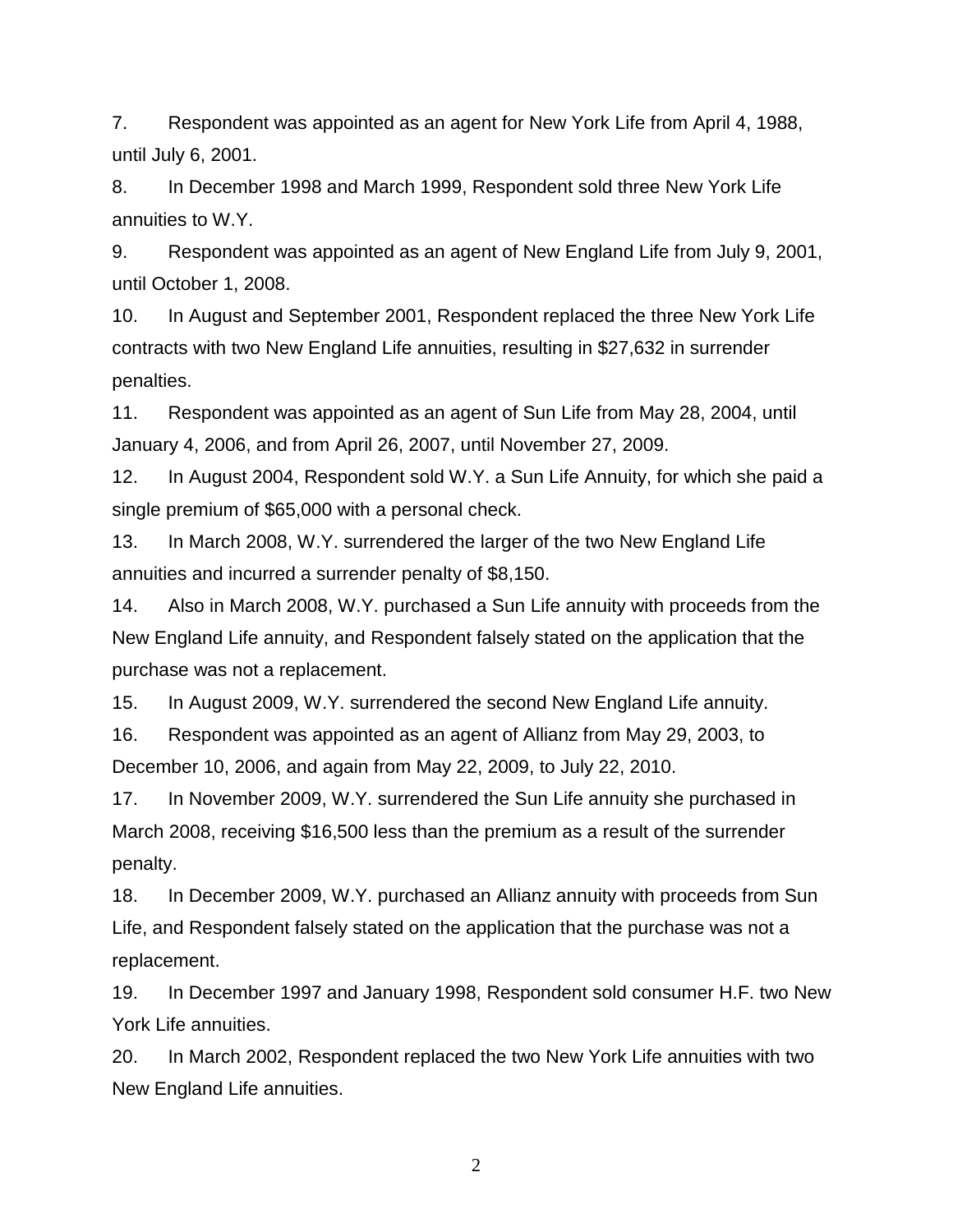21. In July 2003, Respondent sold H.F. an Allianz Annuity with an initial premium of \$130,000, and H.F. made a subsequent contribution of \$25,000 in November.

22. In June 2008, H.F. surrendered the Alliance annuity, and purchased a Sun Life annuity with \$111,314.12 of the proceeds, and Respondent failed to follow the replacement protocol.

23. H. F. loaned Respondent the balance of the proceeds, \$67,326.68, and Respondent had made a single \$1000 payment by June 2010.

24. Respondent led H.F. to believe he was investing directly in securities, not in annuities.

25. By letter of September 26, 2011, counsel for KID summarized the foregoing facts and invited Respondent to reply within 15 business days if he disputed the facts.

26. Respondent contacted counsel for KID by telephone on or about October 11, 2011, and stated that he thought the consumer complaints had been resolved and apologized for his delayed response.

27. Without substantive discussion, counsel for KID asked Respondent to reply in writing and agreed to extend the time by a week or two.

28. To date, Respondent has not replied. Thus the facts are deemed undisputed.

29. In addition, Respondent's Letter of Acceptance, Waiver and Consent, dated September 12, 2011, was accepted by the Financial Industry Regulatory Authority ("FINRA") on October 12, 2011.

30. The action resulted from the loan described in paragraph 23.

31. Respondent did not report that action to the Commissioner within 30 days and has not reported it to date.

32. Respondent is licensed to sell variable insurance contracts.

33. Respondent's license to sell variable contracts requires a license or registration to sell, or give advice regarding, securities.

34. Respondent does not currently have an active securities registration and is ineligible to hold one pursuant to the action by FINRA.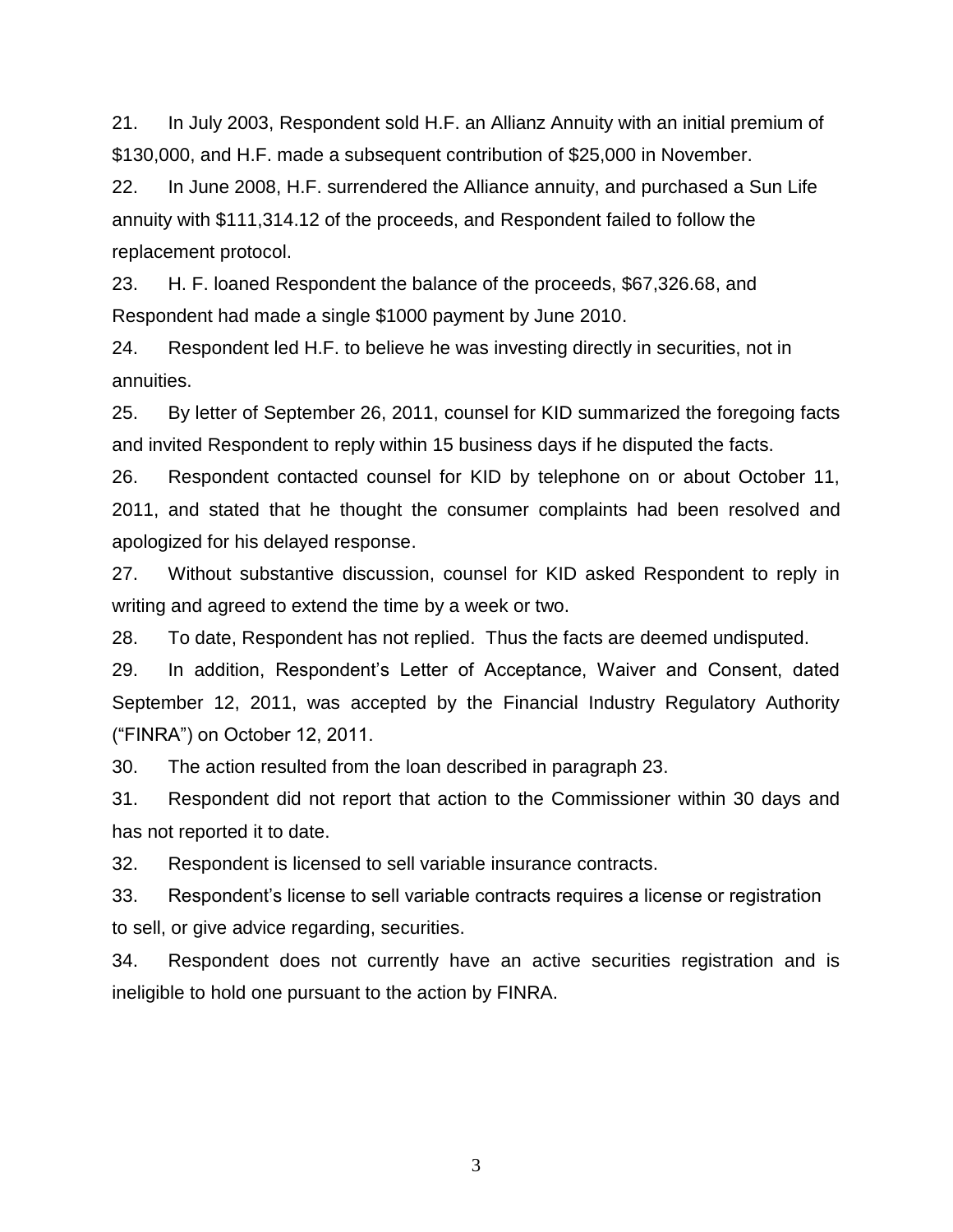## **Applicable Law**

35. K.S.A. 40-4909(a) provides, in relevant part:

"The commissioner may deny, suspend, revoke or refuse renewal of any license issued under this act if the commissioner finds that the applicant or license holder has: . . .

(2) Violated: (A) Any provision of chapter 40 of the Kansas Statutes Annotated, and amendments thereto, or any rule and regulation promulgated thereunder; . . .

(4) Improperly withheld, misappropriated or converted any moneys or properties received in the course of doing insurance business. . . .

(5) Intentionally misrepresented the provisions, terms and conditions of an actual or proposed insurance contract or application for insurance . . .

(7) Admitted to or been found to have committed any insurance unfair trade practice or fraud in violation of K.S.A. 40-2404 and amendments thereto. . . .

(8) Used any fraudulent, coercive, or dishonest practice, or demonstrated any incompetence, untrustworthiness or financial irresponsibility in the conduct of business in this state or elsewhere." K.S.A. 2010 Supp. 40- 4909(a).

36. Making any statement or sales presentation that "is a misrepresentation for the

purpose of inducing or tending to induce the lapse, forfeiture, exchange, conversion or

surrender of any insurance policy" or that "misrepresents any insurance policy as being

shares of stock" is an unfair trade practice in violation of K.S.A.. 40-2404. K.S.A. 2010

Supp. 40-2404(1)(f) and 2404(1)h).

- 37. "'Replacement' means each transaction in which new life insurance may be purchased from an agent who knows, or reasonably should know that, as a part of the transaction or in consequence of it, a previously existing life insurance has been or is likely to be:
	- (A) Lapsed or surrendered;

(B) converted into paid-up insurance, continued as extended term insurance or another form of non-forfeiture benefit;

(C) converted to effect a reduction either in the amount of the existing life insurance, or in the period of time the existing life insurance will continue in force; (D) reissued with a reduction in amount so that substantial cash values are released; or

(E) assigned as collateral for a loan or subjected to substantial borrowing of loan values in single or multiple transactions." K.A.R. 40-2-12(a)(7).

38. "Each life insurance agent shall:

(1) Obtain a statement signed by the applicant as a part of each life insurance application as to whether the new insurance will replace existing life insurance; and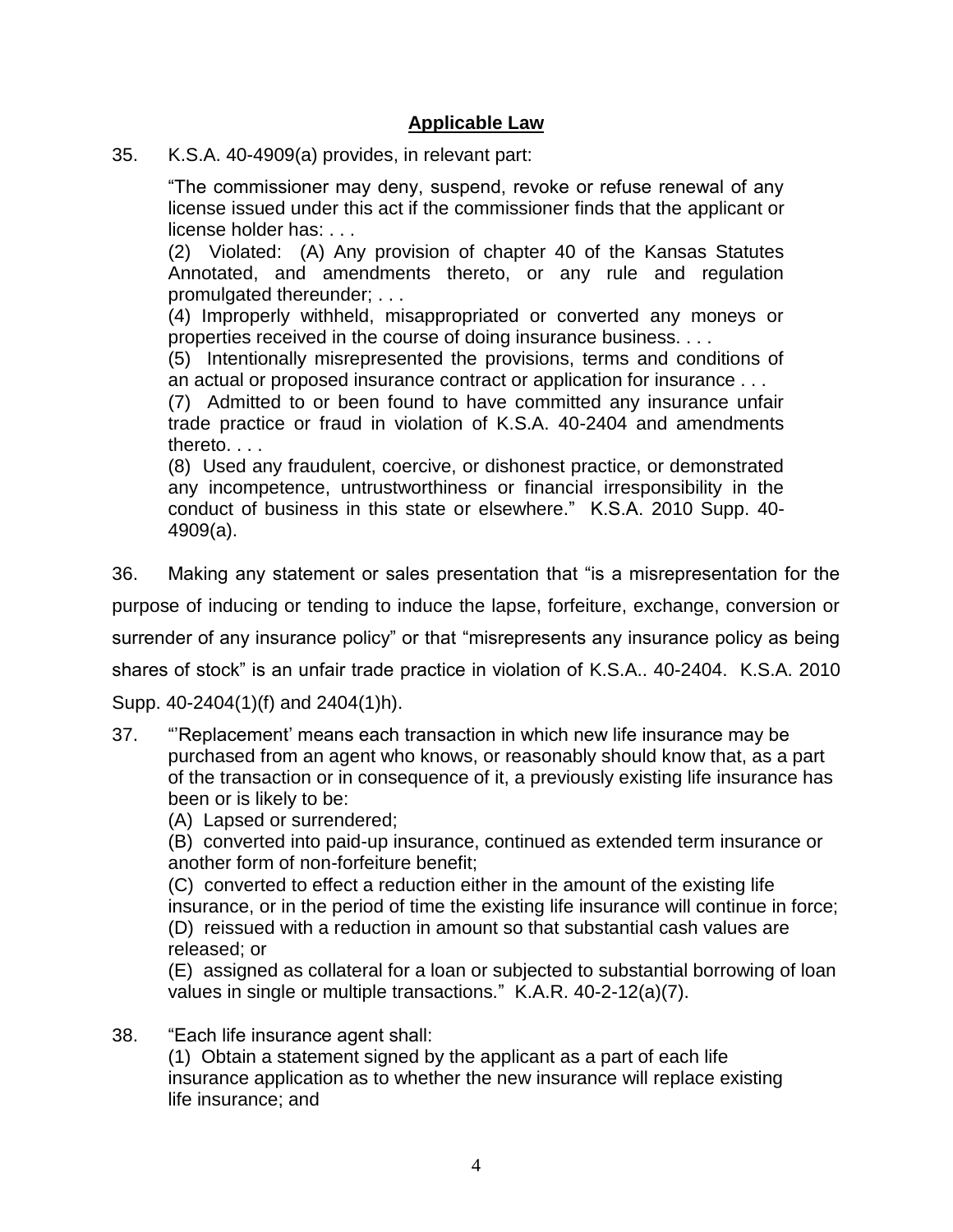(2) submit to the insurer in connection with each life insurance application a statement as to whether, to the best of the agent's knowledge, a life insurance replacement is involved in the transaction." K.A.R. 40-2-12(c).

39. "When a replacement is involved, each life insurance agent shall: (1) Include as part of each application a list of all existing life insurance policies to be replaced and the name of each insurer which issued the insurance being replaced;

(2) present to the applicant, when the application is submitted, a copy of each sales proposal used, and a 'notice to applicants regarding replacement of life insurance' described in section (h) in a form acceptable to the commissioner. The agent shall leave the forms with the applicant after explaining their content;

(3) submit with the application a copy of each sales proposal used; and (4) have the applicant acknowledge receipt of the 'notice to applicant regarding replacement of life insurance.''' K.A.R. 40-2-12(d).

40. K.A.R. 40-7-9(f) requires that an agent report each disciplinary action against an occupational license within 30 days of the action.

41. In addition, the Commissioner may revoke any license issued under the Insurance Agents Licensing Act if the Commissioner finds that the interests of the insurer or the insurable interests of the public are not properly served under such license. K.S.A. 2010 Supp. 40-4909(b).

## **Conclusions of Law**

42. The Commissioner has jurisdiction over Respondent as well as the subject matter of this proceeding, and such proceeding is held in the public interest.

43. The Commissioner finds that Respondent's agent license may be revoked pursuant to K.S.A. 40-4909(a)(2)(A) because Respondent has violated K.A.R. 40-7-9(f) by failing to notify the Commissioner within 30 days of a disciplinary action against his securities registration and K.A.R. 40-2-12 by failing to follow the procedure for outlined for sales of replacement life insurance.

44. The Commissioner finds that Respondent's agent license may be revoked pursuant to K.S.A. 40-4909(a)(7) because Respondent has violated 40-2404(1)(f) and 2404(1)h) in making misrepresentations for the purpose of inducing the exchange or surrender of insurance policies and misrepresenting annuities as investments in stock.

45. The Commissioner finds that Respondent's agent license may be revoked pursuant to K.S.A. 40-4909(a)(4) because Respondent received a loan of \$67,326.68,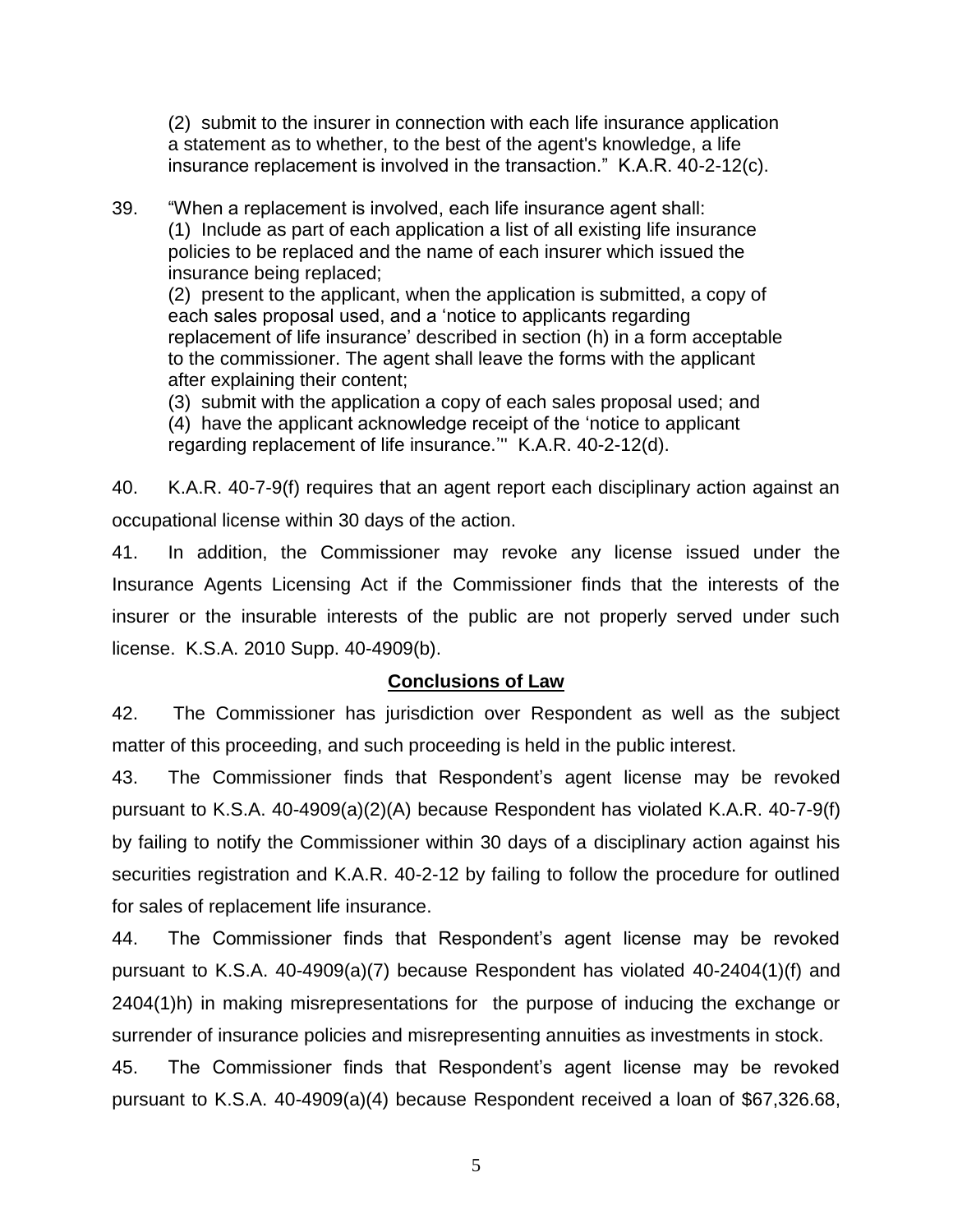which was a portion of the proceeds from surrender of H.F.'s insurance contract, and he converted the funds to his own use by failing to repay the loan.

46. The Commissioner finds that Respondent's agent license may be revoked pursuant to K.S.A. 40-4909(a)(8) because Respondent has used a fraudulent, coercive, or dishonest practice in the conduct of business.

47. Based on the foregoing findings, the Commissioner concludes that sufficient grounds exist for the revocation of Respondent's insurance agent's license pursuant to K.S.A. 40-4909(a).

48. The Commissioner further concludes Respondent's license should be revoked pursuant to K.S.A. 40-4909(b) because such license is not properly serving the interests of the insurer and the insurable interests of the public.

49. Based on the facts and circumstances set forth herein, it appears that the use of summary proceedings in this matter is appropriate, in accordance with the provisions set forth in K.S.A. 77-537(a), in that the use of summary proceedings does not violate any provision of the law, the protection of the public interest does not require the KID to give notice and opportunity to participate to persons other than Respondent, and after investigation, KID believes in good faith that the allegations will be supported to the applicable standard of proof.

50. Before issuing an insurance agent license, the Commissioner must determine that the applicant is qualified and has not committed any act that would be grounds for denial, suspension, or revocation. K.S.A. 40-4905(b). Further, the Commissioner may revoke any license issued under the Insurance Agents Licensing Act if the Commissioner finds that the interests of the insurer or the insurable interests of the public are not properly served under the license. K.S.A. 40-4909(b). Thus, the Commissioner is charged with safeguarding the security and integrity of the insurance business and protecting insurance consumers by licensing, or continuing to license, persons or entities to sell, solicit, or negotiate insurance in the State of Kansas only if their conduct indicates they are both qualified and trustworthy. The following action is both necessary and sufficient to serve that purpose.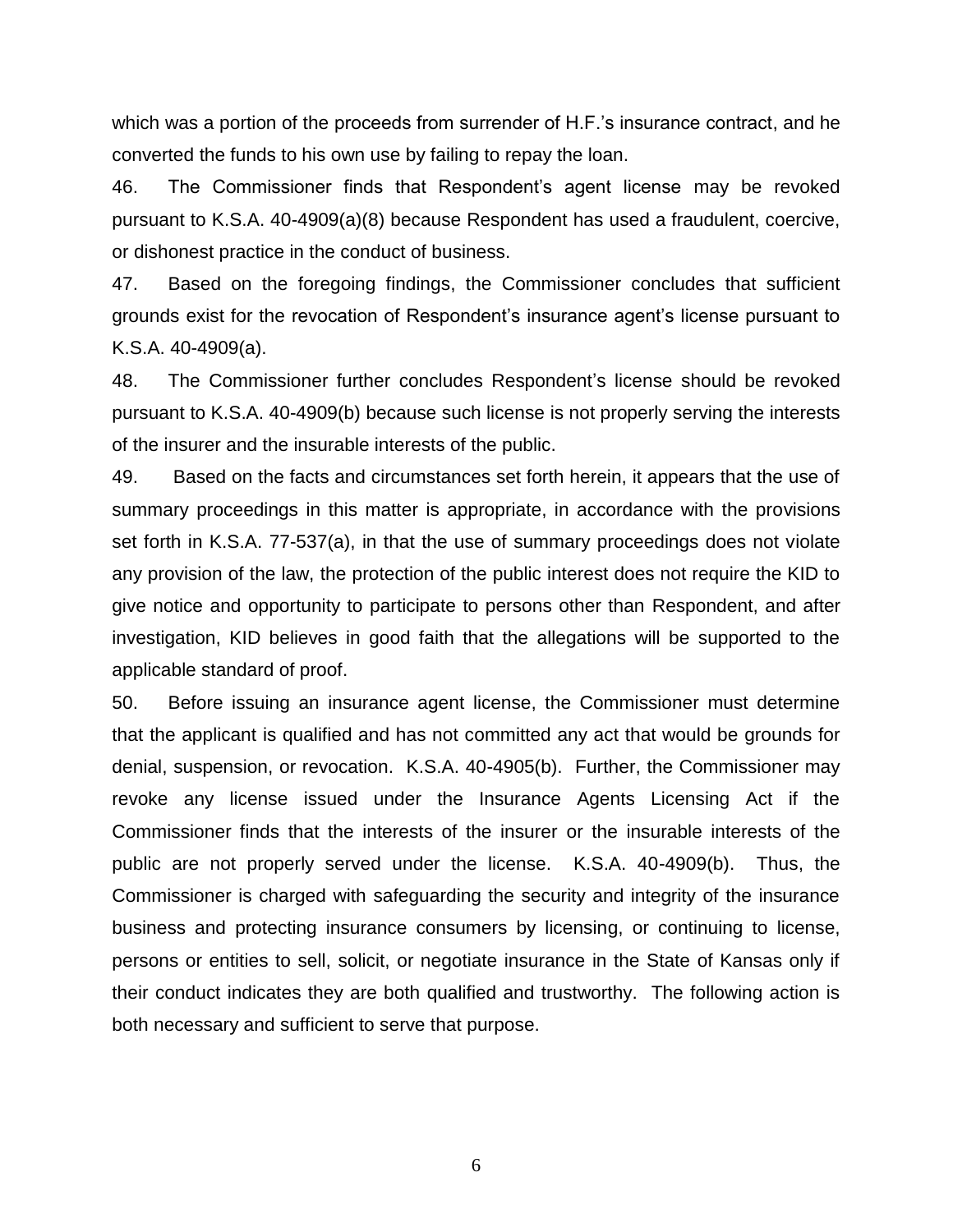**IT IS THEREFORE ORDERED BY THE COMMISSIONER OF INSURANCE THAT** the Kansas resident insurance agent's license of **JOHN M. GROVER, III,** is hereby **REVOKED.** 

**It is further ordered,** that **JOHN M. GROVER, III,** shall **CEASE and DESIST** from the sale, solicitation, or negotiation of insurance, directly or indirectly doing any act toward the sale, solicitation, or negotiation of insurance, and/or receiving compensation deriving from the sale, solicitation, or negotiation of insurance conducted on and after the effective date of revocation.

# **IT IS SO ORDERED THIS \_\_15th\_\_ DAY OF NOVEMBER 2011, IN THE CITY OF TOPEKA, COUNTY OF SHAWNEE, STATE OF KANSAS.**



\_/s/ Sandy Praeger\_\_\_\_\_\_\_\_\_\_\_\_\_\_\_\_ Sandy Praeger Commissioner of Insurance

BY:

\_/s/ Zachary J.C. Anshutz\_\_\_\_\_\_\_\_\_\_\_ Zachary J.C. Anshutz General Counsel